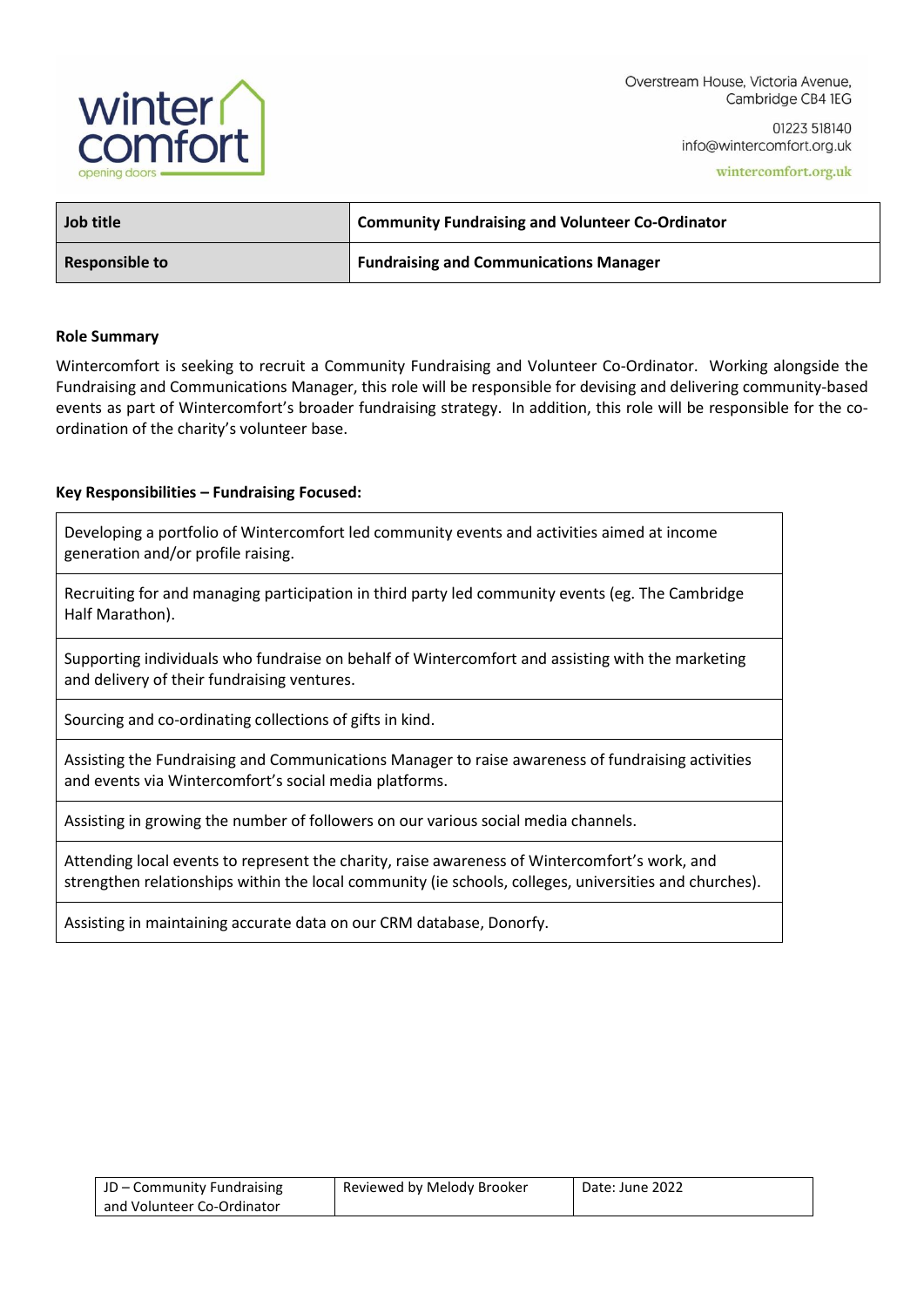

01223 518140 info@wintercomfort.org.uk

wintercomfort.org.uk

### **Key Responsibilities – Volunteer Focused:**

Liaising with the Wintercomfort team to identify volunteer posts.

Advertising and recruiting for volunteer roles as required.

Assessing and processing volunteer applications.

Conducting volunteer inductions and training as required.

Communicating regularly with volunteers to ensure that they feel valued and motivated.

#### **General Responsibilities**

Carry out own time planning and administration including managing relevant aspects of budget as agreed with the Fundraising and Communications Manager.

Keep all contacts and information private and confidential and follow Wintercomfort's Data Protection policy.

Occasional administrative tasks to support the Fundraising and Communications Manager.

Note - this is not an exhaustive list, and you may be required to perform other reasonable duties as assigned by the Fundraising and Communications Manager and/or CEO.

| JD – Community Fundraising | Reviewed by Melody Brooker | Date: June 2022 |
|----------------------------|----------------------------|-----------------|
| and Volunteer Co-Ordinator |                            |                 |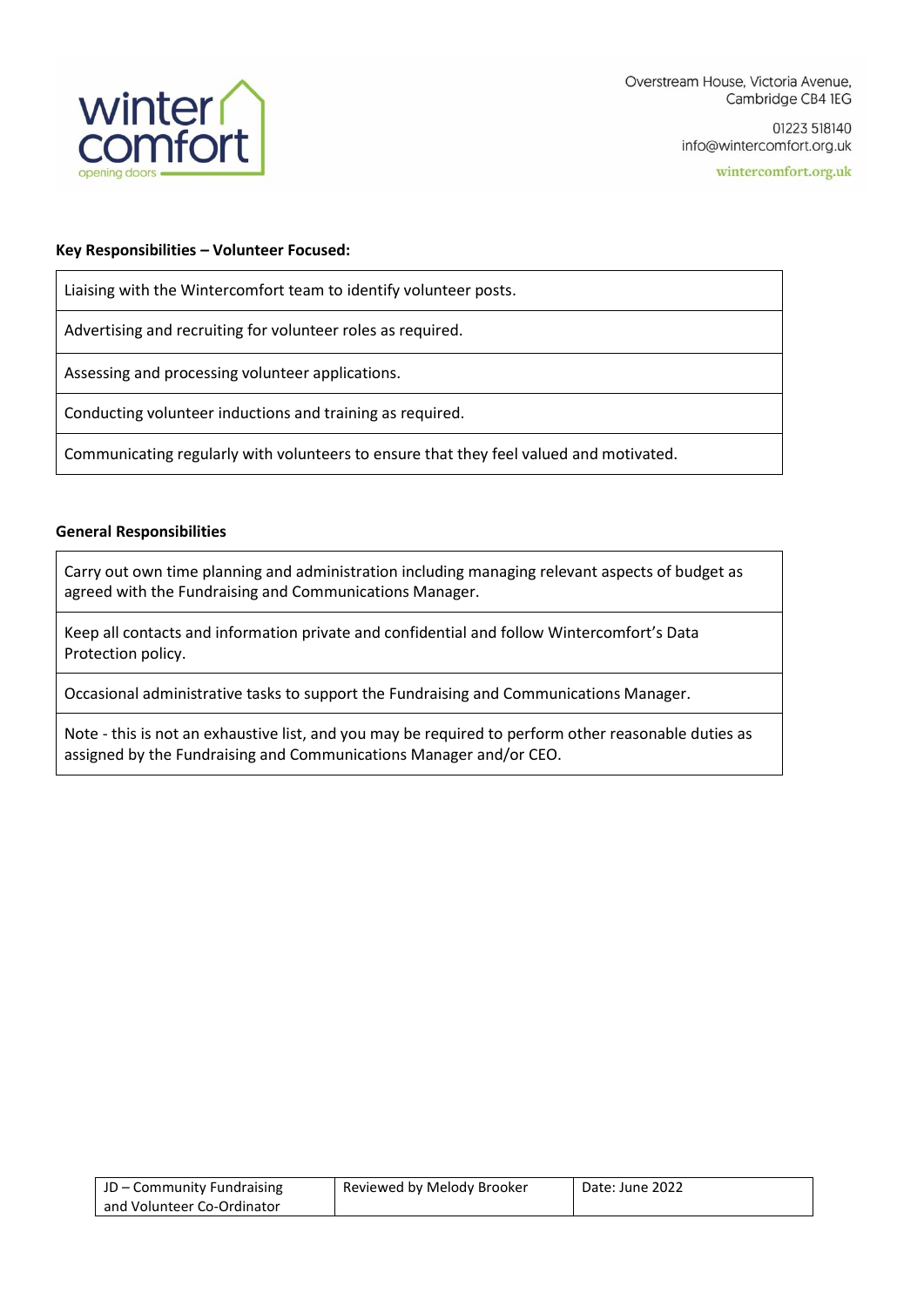

## **Person Specification**

Whilst some direct experience of fundraising within a charitable organisation would be beneficial, this is not an essential requirement for this role.

We are looking for someone who can demonstrate enthusiasm, creativity, tenacity and a can-do attitude. As a new position within the fundraising team, there is scope for the right person to bring their own ideas to role and to have a degree of freedom to explore and develop new concepts to meet the charity's fundraising objectives.

## **Key Skills and Qualities**

| Strong interpersonal skills and the ability to build and manage relationships successfully.            | Essential |
|--------------------------------------------------------------------------------------------------------|-----------|
| Excellent written and verbal communication skills.                                                     | Essential |
| Confidence and experience in using a wide range of social media platforms.                             | Essential |
| Confidence in attending events and speaking publicly to represent Wintercomfort.                       | Essential |
| Experience of organising and promoting successful community fundraising events.                        | Desirable |
| Ability to adopt a pro-active and practical approach to managing workload with minimal<br>supervision. | Essential |
| Commitment and ability to work in a team.                                                              | Essential |
| Willingness to work flexibility including some weekend and evening work.                               | Essential |
| Knowledge of CRM databases (Donorfy in particular).                                                    | Desirable |
| Access to own transport for events and meetings with supporters.                                       | Essential |

| JD – Community Fundraising   | Reviewed by Melody Brooker | Date: June 2022 |
|------------------------------|----------------------------|-----------------|
| l and Volunteer Co-Ordinator |                            |                 |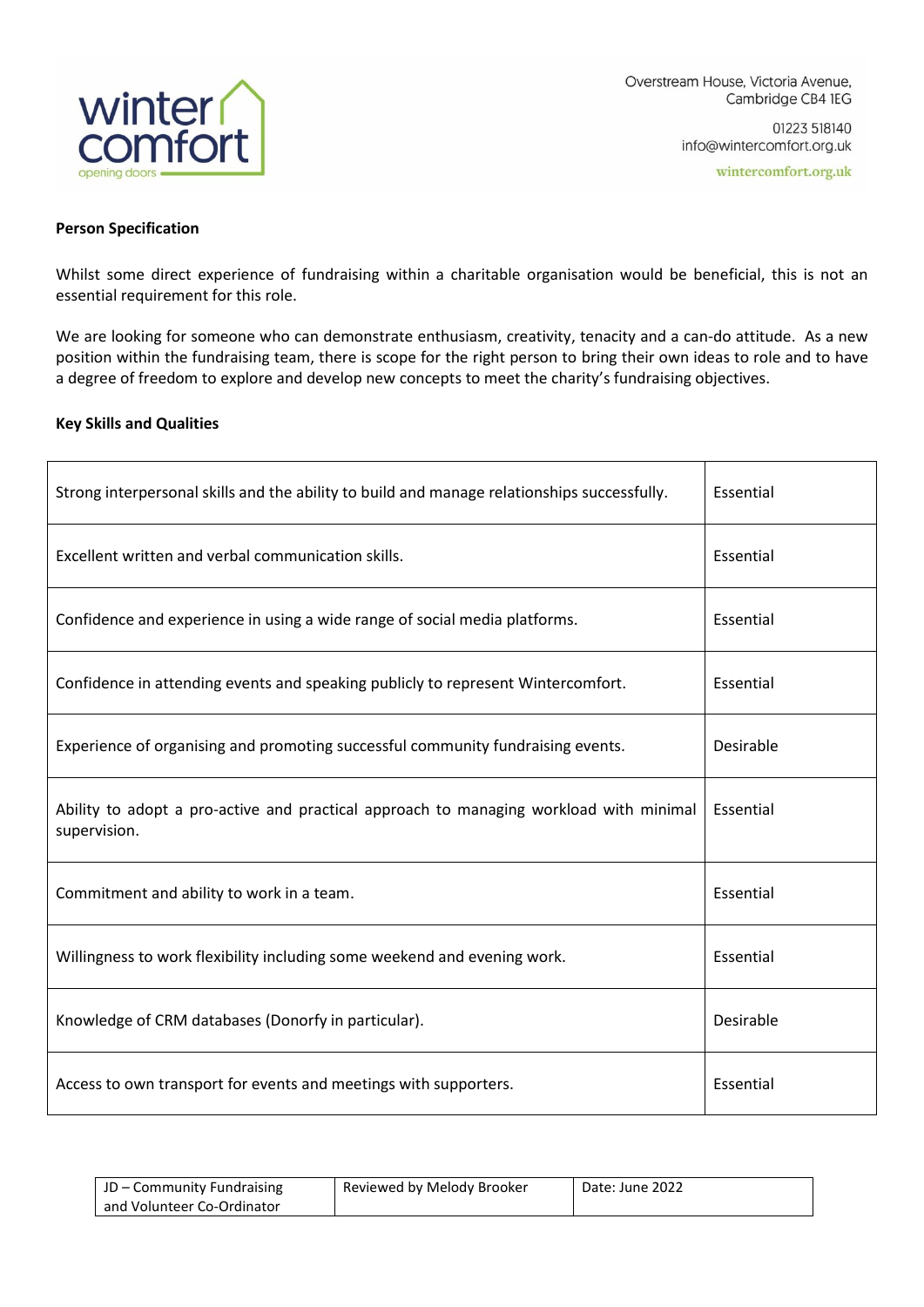

01223 518140 info@wintercomfort.org.uk

wintercomfort.org.uk

# **Terms and Conditions**

| Location                        | Hybrid working possible                                                         |
|---------------------------------|---------------------------------------------------------------------------------|
| <b>Working pattern</b>          | TBC with successful applicant                                                   |
| <b>Hours of work</b>            | 30 hours (0.8 FTE) Flexible                                                     |
| <b>Salary</b>                   | £24,684 pro-rata                                                                |
| Length of appointment           | 1-year fixed term with desire to extend                                         |
| <b>Probation period</b>         | 3 months                                                                        |
| <b>Annual leave</b>             | 25 days (pro-rata)                                                              |
| <b>Pension eligibility</b>      | Yes                                                                             |
| <b>Application deadline</b>     | 5pm Friday 15 <sup>th</sup> July 2022                                           |
| <b>Application requirements</b> | Please send a current CV and cover letter to melodybrooker@wintercomfort.org.uk |
| <b>Interviews</b>               | Week beginning Monday 25th July 2022                                            |

# **Screening Check Requirements**

We have a legal responsibility to ensure that you have the right to work in the UK before you can start working for us. If you do not have the right to work in the UK already, any offer of employment we make to you will be conditional upon you gaining it. We will ask to see original paperwork confirming your right to work in the UK.

This role requires an enhanced Disclosure and Barring Service (DBS) check. Any offer of employment we make to you will be conditional upon the satisfactory completion of this check; whether an outcome is satisfactory will be determined by Wintercomfort for the homeless.

| JD – Community Fundraising | Reviewed by Melody Brooker | Date: June 2022 |
|----------------------------|----------------------------|-----------------|
| and Volunteer Co-Ordinator |                            |                 |